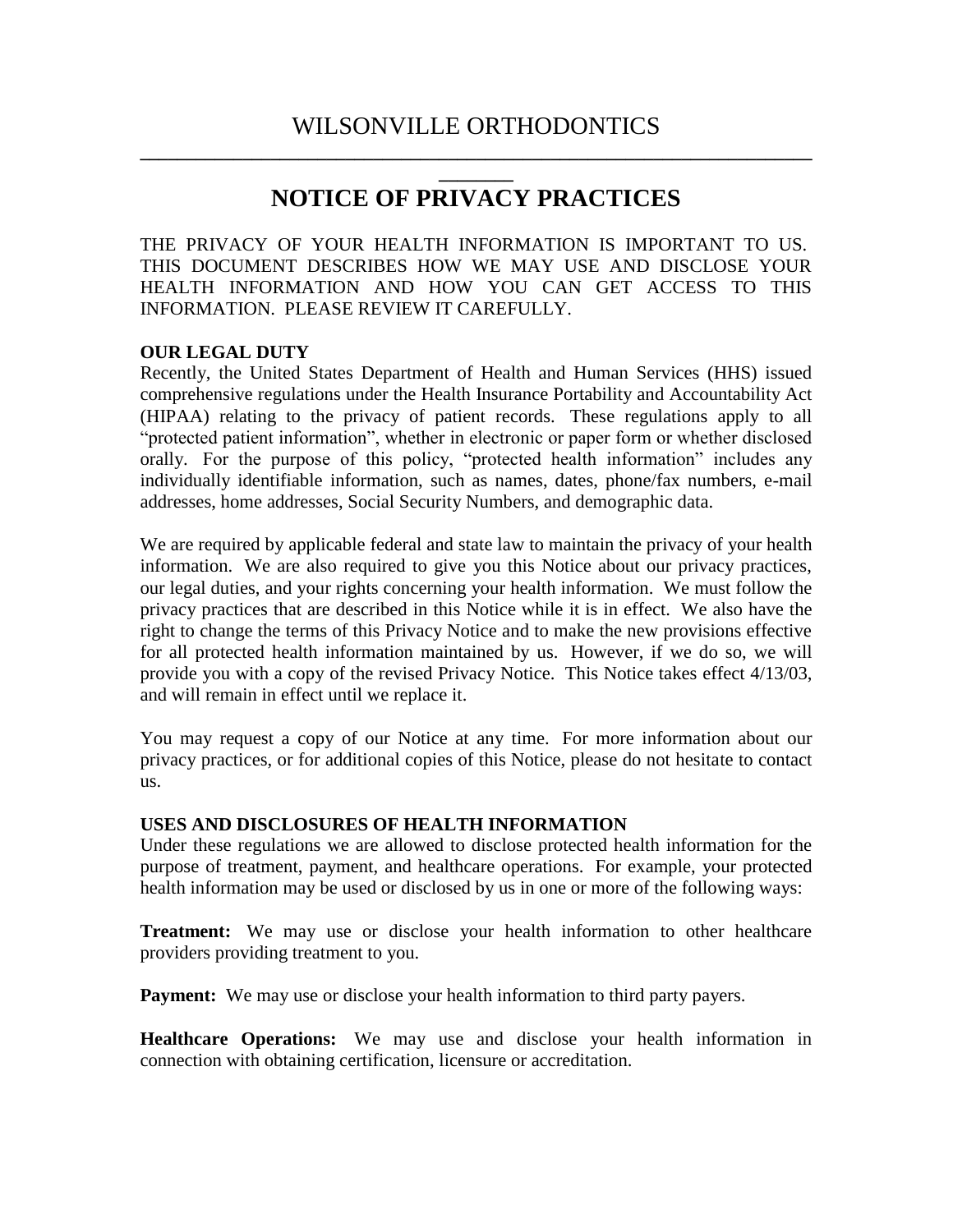**To Your Family and Friends:** We may disclose your health information to a family member, friend or other person to the extent necessary to help with your healthcare or with payment for your healthcare, but only if you agree that we may do so.

**Marketing for Health-Related Services:** We will not use your health information for marketing communications without your written authorization.

# WILSONVILLE ORTHODONTICS **\_\_\_\_\_\_\_\_\_\_\_\_\_\_\_\_\_\_\_\_\_\_\_\_\_\_\_\_\_\_\_\_\_\_\_\_\_\_\_\_\_\_\_\_\_\_\_\_\_\_\_\_\_\_\_\_\_\_\_\_\_\_\_\_\_\_\_\_\_\_\_\_**

# **\_\_\_\_\_\_\_\_ NOTICE OF PRIVACY PRACTICES (cont.)**

**Abuse or Neglect:** We may disclose your health information to appropriate authorities if we reasonably believe that you are a possible victim of abuse, neglect, or domestic violence or the possible victim of other crimes. We may disclose your health information to the extent necessary to avert a serious threat to your health or safety or the health or safety of others.

**National Security:** We may disclose to military authorities the health information of Armed Forces personnel under certain circumstances. We may disclose to authorized federal officials health information required for lawful intelligence, counterintelligence, and other national security activities.

**Appointment Reminders:** We may use or disclose your health information to provide you with appointment reminders (such as voicemail messages, postcards, or letters).

**Your Authorization:** You may give us written authorization to use your health information or to disclose it to anyone for any purpose. If you give us an authorization, you may revoke it in writing at any time. Unless you give us a written authorization, we cannot use or disclose your health information for any reason except those described in this Notice.

#### **YOUR RIGHTS**

Under the new privacy rules you have the right to:

- Request restrictions on the use and disclosure of your protected health information
- Request confidential communication of your protected health information
- Inspect and obtain copies of your protected health information
- Amend or modify your protected health information
- Receive an accounting of disclosures made by us of your protected health information
- File a complaint for any suspected violation by us of your privacy rights. You may file this complaint with us or with the U.S. Department of Health and Human Services. This complaint must be filed within 180 days of the suspected